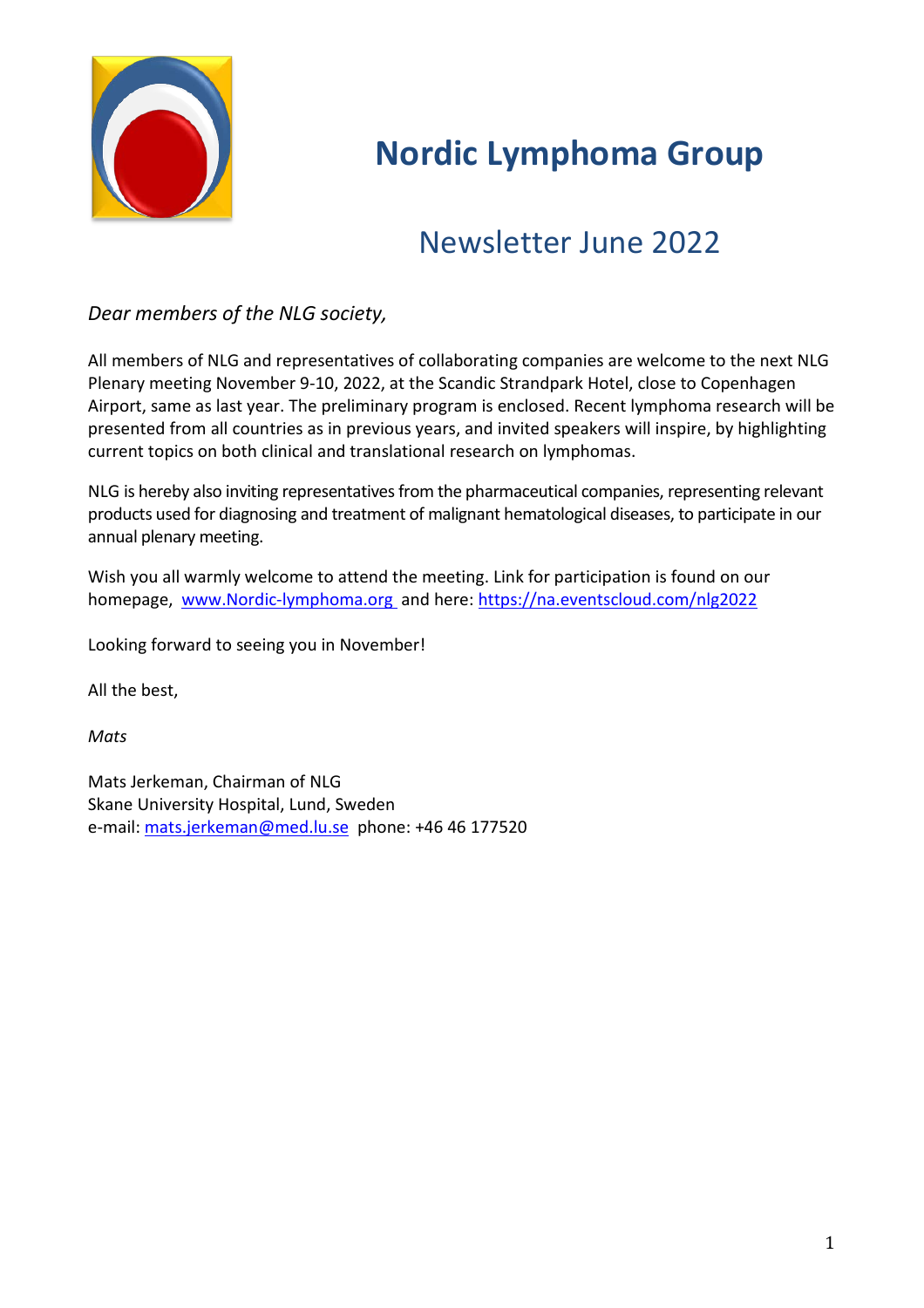# **NLG Plenary meeting – working groups**

Working group meetings may be arranged either physically or virtually in advance of the plenary meeting.

#### **Abstract submission**

Please send your abstract and case presentation before October 1st to your national member of the NLG coordination group.

## **Free papers session**

Scientific papers on on-going lymphoma research from each country are appreciated and will be presented in this session.

**Young scientists and PhD-students are encouraged to submit abstracts to their national representatives.**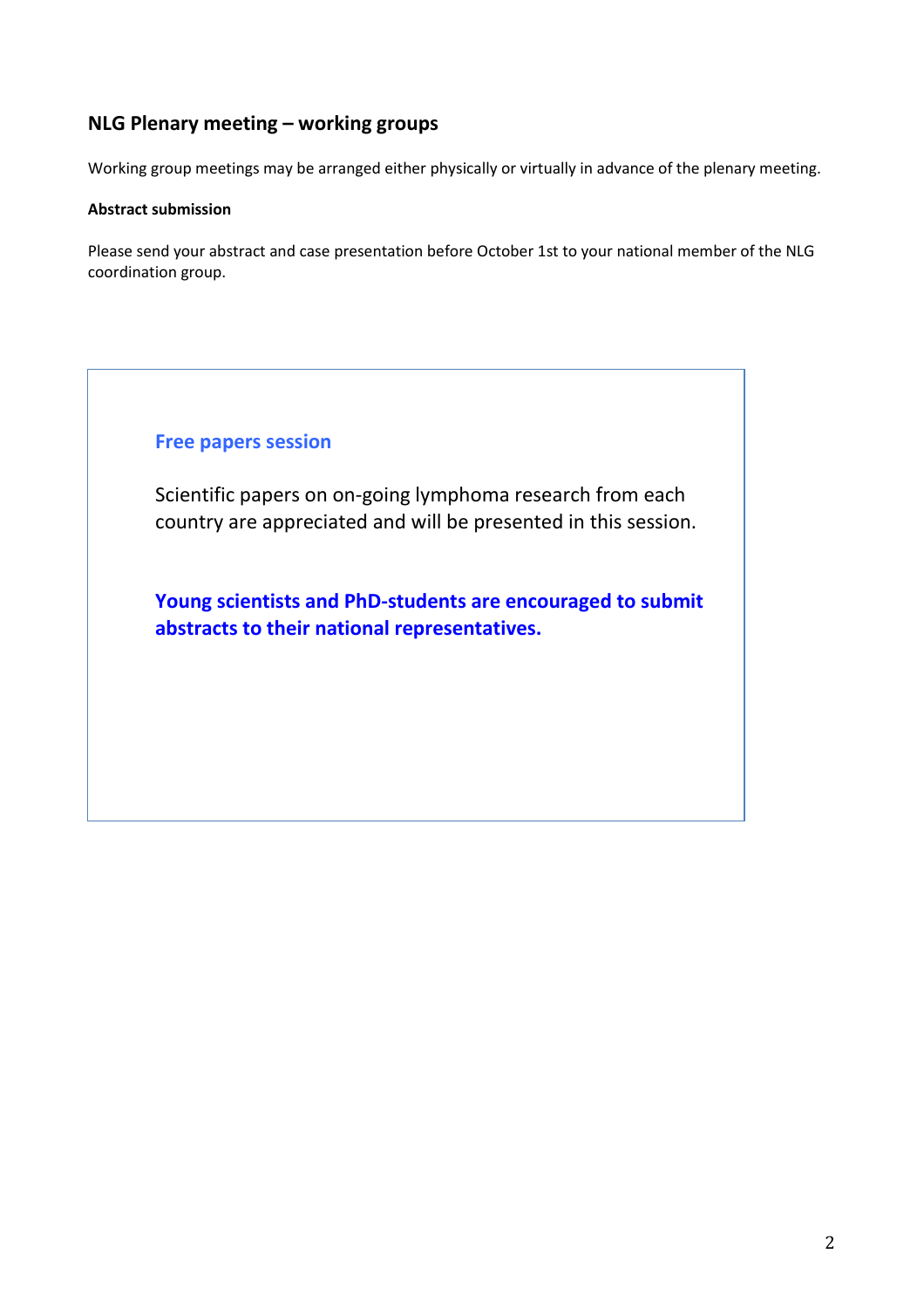# NLG Plenary Meeting 2022

9-10 November 2022

| 09.11.2022 |                                            |                            |
|------------|--------------------------------------------|----------------------------|
| 1000-1200  | CTO session (research nurses/coordinators) |                            |
| 1200-1300  | Registration and lunch                     |                            |
| 1300-1330  | Indolent group                             | Moderator: Judit Jørgensen |
|            |                                            |                            |
| 1330-1400  | T-cell group                               |                            |
| 1400-1430  | Large cell group                           |                            |
| 1430-1500  | Coffee break                               |                            |
| 1500-1600  | Invited speaker                            | Moderator: Peter Brown     |
|            | <b>Daniel Hodson</b>                       |                            |
|            | Molecular profiling in                     |                            |
|            | diffuse large B-cell                       |                            |
|            | lymphoma - does it matter?                 |                            |
| 1600-1800  | Free papers                                | Moderator: Daniel Molin    |
|            |                                            |                            |
|            |                                            |                            |
|            |                                            |                            |
| 1800-1830  | <b>Business meeting</b>                    |                            |
|            |                                            |                            |

| 10.11.2022 |                            |                            |
|------------|----------------------------|----------------------------|
| 0900-1000  | Invited speaker            | Moderator: Alexander Fosså |
|            | <b>Martin Hutchings</b>    |                            |
|            | Bispecific antibodies -    |                            |
|            | where do they fit into the |                            |
|            | treatment algorithms?      |                            |
| 1000-1030  | Coffee                     |                            |
| 1030-1100  | Pathology Group            |                            |
| 1100-1130  | CNS group                  |                            |
| 1130-1200  | Epidemiology group         |                            |
| 1200-1300  | Lunch                      |                            |
| 1300-1330  | Hodgkin group              | Moderator: Susanna         |
| 1330-1400  | Mantle cell group          | Mannisto                   |
| 1330-1500  | Controversies in indolent  |                            |
|            | lymphomas                  |                            |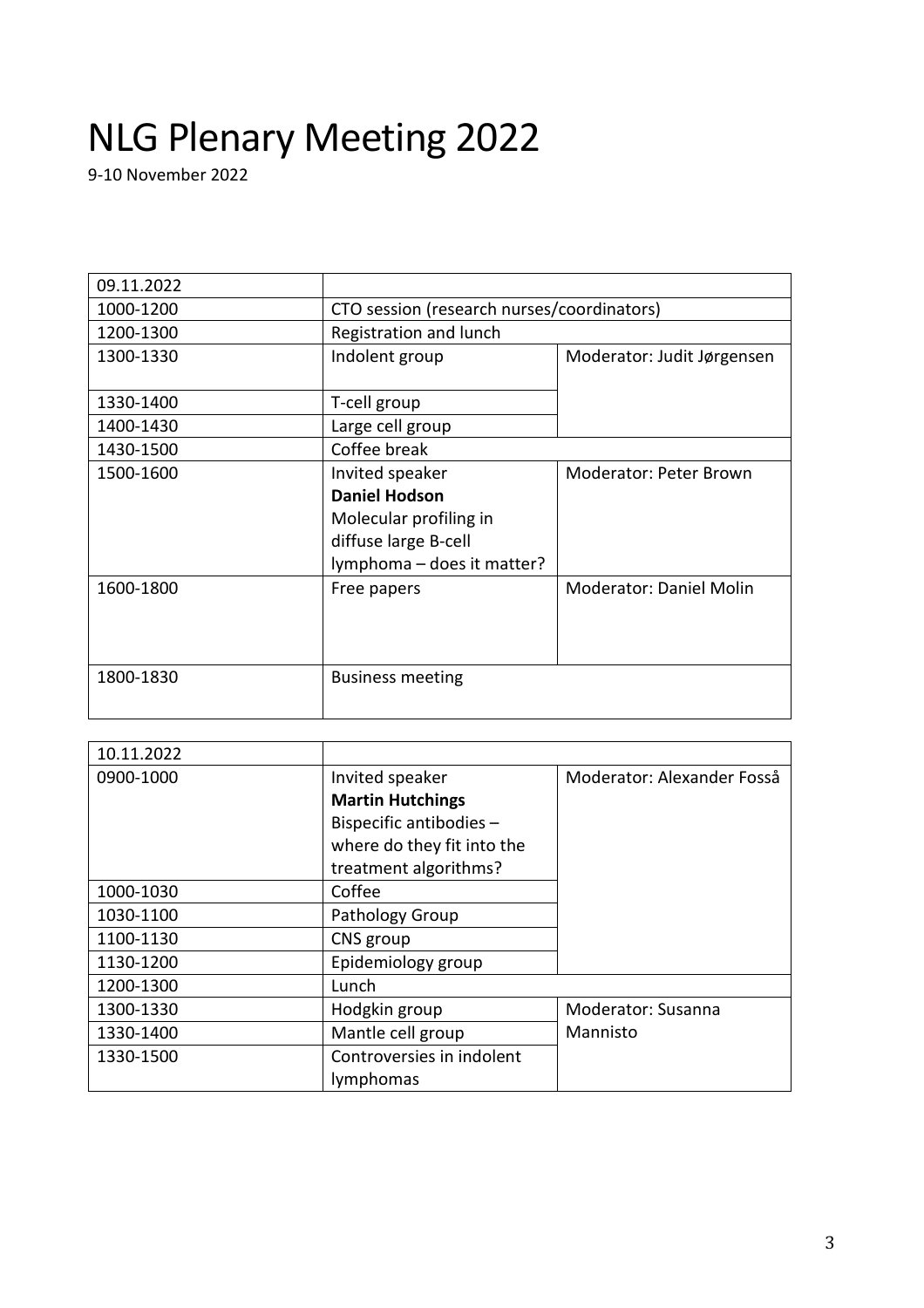# **Update on working group activities**

#### **Indolent group**

The SAKK-NLG 35/14 phase II study comparing Rituximab with or without Ibrutinib for untreated patients with advanced follicular lymphoma reached the target accrual of 190 patients in 2020. Last patient last treatment happened in March 2022 and primary analysis is ongoing. The primary endpoint is CR at 24 months and hopefully we can present preliminary data in November.

The study group will open two new academic studies for follicular lymphoma (FL) in the fall. A new 1<sup>st</sup> line study (FLAME) may enroll all new patients and the treatment is determined according to a risk-based algorithm. The investigational drug is zandelisib, a new PI3K inhibitor, will be tested in different combinations.

MERLIN is a 2<sup>nd</sup> line study for FL patients with early progression (POD24) or primary refractory (R/R) disease. This is a selected group of patients with a poor prognosis. All included patients will be treated with mosunetuzumab, a new bispecific antibody, in a non-randomized fashion.

We have been approached by the IELSG (international extranodal lymphoma study group) and invited to participate in a randomized phase III trial for  $1<sup>st</sup>$  line treatment of splenic marginal zone lymphoma. Patients will be randomized between rituximab alone or in combination with zanubrutinib.

# **Large cell group**

#### *Clinical studies*

NLG-LBC-06 (BIO-CHIC) phase II trial, which is testing whether stratification of the patients according to biological risk factors for different treatment groups can further improve the outcome of the patients with clinically high risk DLBCL enrolled the planned 120 patients in Feb 2021. Results from the first efficacy analysis were presented at ICML in June 2021 and final results are expected to be presented at ASH 2022.

After Bio-CHIC trial, we plan to conduct a ctDNA-guided phase III trial, where we will determine if ctDNA levels can be used to guide treatment decisions. The patients will be stratified according to their ctDNA levels to different treatment groups, and based on high, intermediate, or low ctDNA levels either de-escalate, continue, or change to experimental therapy.

The ongoing randomized phase III POLAR BEAR trial for elderly patients with DLBCL (>80 years, or frail >75 years) is comparing standard treatment, R-mini-CHOP with a regimen where vincristine has been substituted by the anti-CD79b immunoconjugate polatuzumab vedotin. By the end of May 2022, 90 of the planned 200 patients have been included from the Nordic area and from Italy. The trial DSMB reviewed safety data from the first 50 patients in January 2022, and recommended continuous enrolment according to protocol.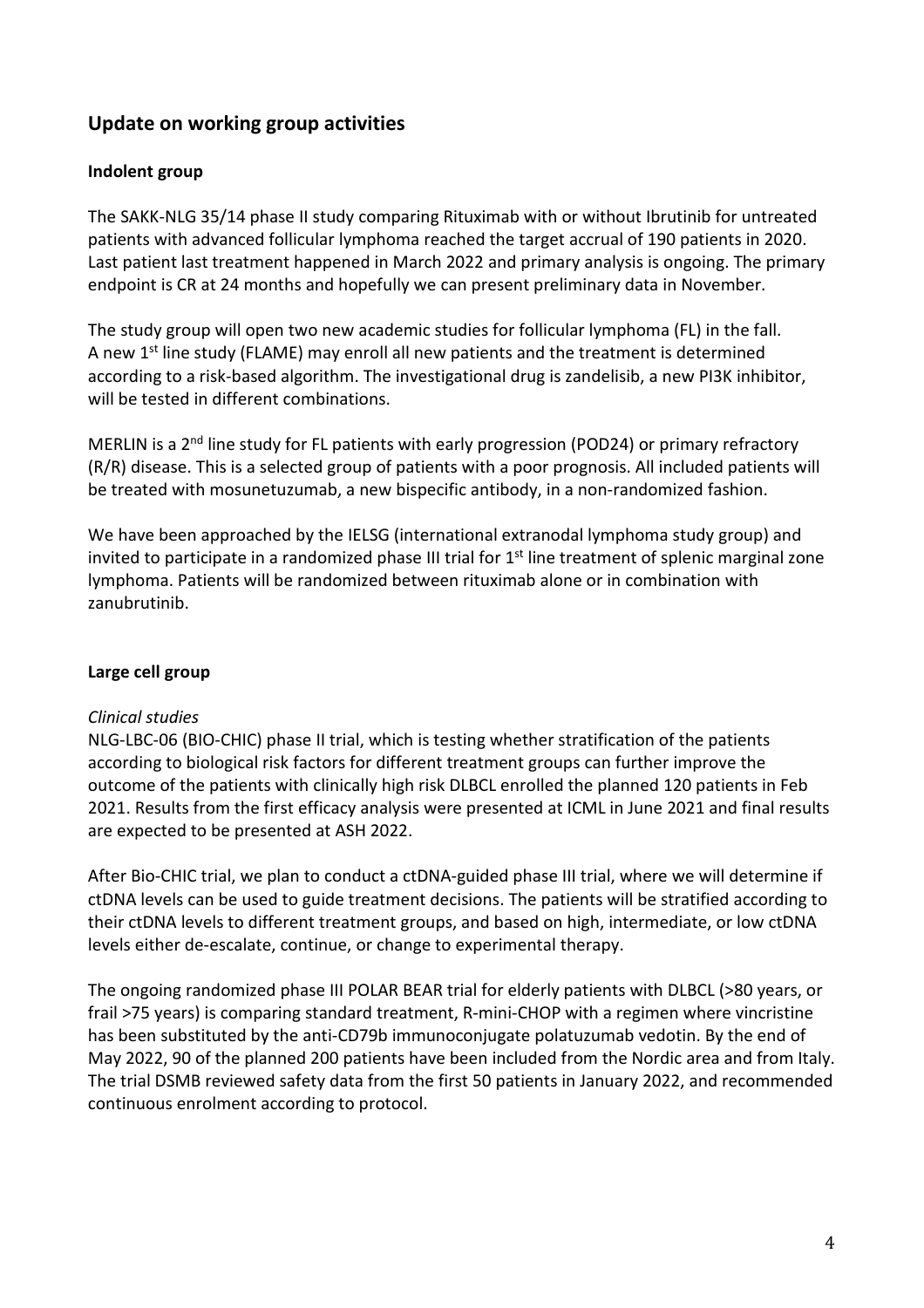#### *Correlative studies on the basis of trial material*

Several trial-related molecular projects are ongoing. To date, the studies have demonstrated for example survival association of tumour infiltrating immune cells, MYC, BCL2, and TP53 alterations, soluble CD163, soluble PD1 and circulating tumor DNA levels.

#### **CNS-lymphoma group**

The working group has had a great pleasure of welcoming two new members from Denmark, as Martin Bjerregård Pedersen and Tarec El-Galaly have joined the working group.

The randomized phase II IELSG45 study (FIORELLA) is still ongoing in Denmark, Finland, Israel, Italy, and Switzerland, and evaluates the efficacy of fitness- and comorbidity -tailored treatment in elderly patients with newly diagnosed PCNSL. The NLG working group has continued its efforts in commencing a clinical trial for patients with relapsed/refractory PCNSL, and a new collaboration with the French network for oculo-cerebral lymphoma (LOC) has been established. Negotiations are ongoing with industry, and the aim is to start a R/R PCNSL trial in the Nordics in 2022-2023.

A retrospective epidemiologic study evaluating the treatments and outcomes for patients with PCNSL in the Nordic countries in the period 2010-2020 is planned. Applications for funding to conduct correlative studies are also ongoing. In addition, an update on the previous NLG phase II first line PCNSL study, published in 2015, with a median follow-up of 76 months is under preparation for publication.

#### **MCL group**

Younger patients (<65 years): The Nordic MCL group has participated in the European MCL Net TRIANGLE phase III three-arm trial, testing intensive therapy + ibrutinib in younger untreated patients. The trial started in the Nordic area in q4 2016 and was closed for enrolment in January 2021. 870 patients were randomized, making this the largest clinical trial in MCL so far. 111 patients have been enrolled from NLG centres.

Elderly patients: Since December 2017, NLG has participated in the ENRICH trial, with University of Plymouth as sponsor. This is a randomized phase III trial, comparing rituximab+ibrutinib with rituximab-chemo (either R-bendamustine or R-CHOP). Enrolment was finalized in June 2021, and results are expected in 2024.

In Q4 2021, a new trial for elderly patients, NLG-MCL8, ALTAMIRA, started recruitment. This includes patients >60 years with untreated MCL, using a novel combination of another BTKinhibitor, acalabrutinib, and rituximab. This is a phase II trial with a maximum treatment duration of 1 year, except for patients with biological high risk features. By the end of April, 2022, 10 of 80 patients have been enrolled, and is open for centres in Sweden and Norway. Soon, centres in Denmark, Finland and South Korea will be able to enroll patients.

The NLG trial for relapsed MCL, NLG-MCL7, VALERIA, exploring the combination of venetoclax, lenalidomide and rituximab, was concluded in April 2021, with 59 patients. This is a phase I-II trial,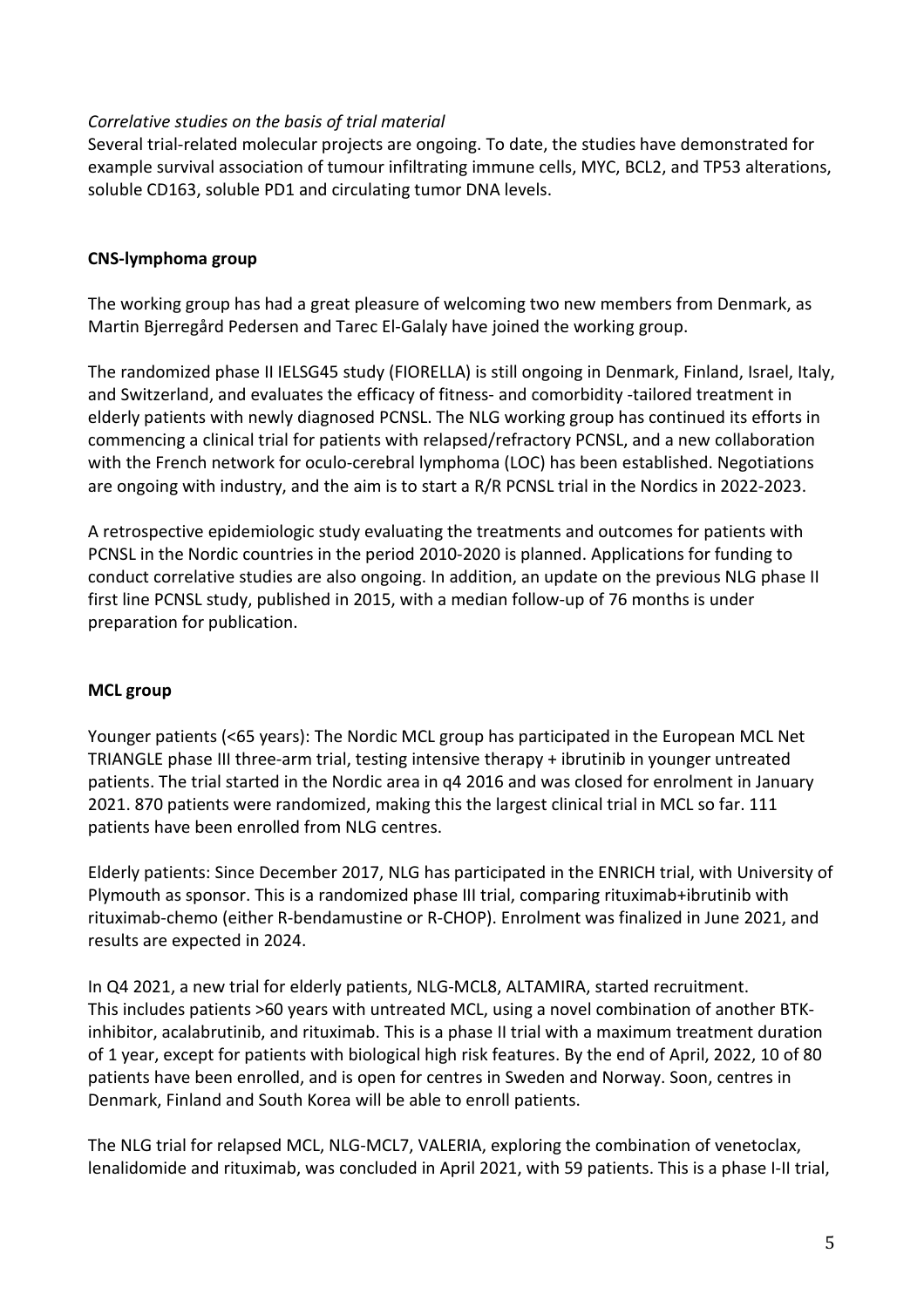for patients with relapsed MCL, and a population of untreated MCL, ineligible for combination chemotherapy. This trial also explores a novel treatment strategy for MCL, an MRD-driven approach, where treatment will be stopped following molecular remission. The phase 1 part of the study was presented at ASH 2020, where we were able to show the feasibility of stopping treatment in MRD-negative patients. Final results are expected to be presented at ASH 2022.

## **T cell group**

#### *ACT trial:*

The final analysis of the ACT-2 trial (elderly patients; >60 yrs) has recently been published in Leukemia (April 2020) and can be found on PubMed (Wulf G et al). The final analysis paper of the ACT-1 trial is in preparation and still waits for the final details regarding the gene expression data characterizing the "predictor of alemtuzumab response (PAR)", which will be included in the paper. The ACT-1 final analysis data were presented, with a preliminary version of PAR, as an oral paper at ASH in December 2018.

Additional translational studies based on the ACT-1 trial biospecimens are ongoing. A combined analysis of long-term outcome of the ACT-1 and ACT-2 trials is in progress.

## *NLG-T-01 trial:*

A manuscript with late follow-up (median 10 years) data from the NLG-T-01 study, including those patients, whose tissue samples have been analyzed for DUSP-22 and TP63 rearrangements, has been drafted and will be circulated among working group members shortly. The data set will be presented for the single PTCL subtypes, including ALK-negative ALCL (ALK-positive ALCL patients were excluded from the study due to an expected better prognosis, which did not justify upfront ASCT). Long-term outcome data from NLG-T-01 will be useful for the coming national and European (ESMO) guidelines since they will allow us to compare outcomes with what reported for ALKnegative ALCL in the ECHELON-2 trial.

Additional translational studies based on the NLG-T-01 trial biospecimens are ongoing.

# *P[R]EBEN trial*

The phase 1b/2a P[R]EBEN protocol in relapsed aggressive B- and T-cell lymphomas has been completed, after accrual of 60 patients. The manuscript with the final analysis of the study will combine the results of the phase 1b part of the trial with the results of the phase 2 part. Patients have been accrued in various centers from the 4 Nordic countries and from HOVON centers in the Netherlands. Results from correlative biological data regarding per protocol gene expression profile analyses performed at Helsinki University Hospital were presented at the 4<sup>th</sup> Nordic Meeting on Tumor Microenvironment in Lymphoma and at ASH 2019. This data will also be included in the final analysis paper.

Additional translational studies based on the P[R]EBEN trial biospecimens are ongoing.

#### *PANTHEON trial:*

The latest trial proposal from the NLGs Working Group on T-cell lymphomas, the PANTHEON trial (**PAN T**-**H**istological **E**ntities trial **O**f the **N**ordic lymphoma group), has evolved in design and infrastructural planning within the last year. An application for academic funding of the trial is planned for August 2022. Further funding will be negotiated with potential partners from the pharmaceutical industry (consolidation part). The PANTHEON trial will address two main questions: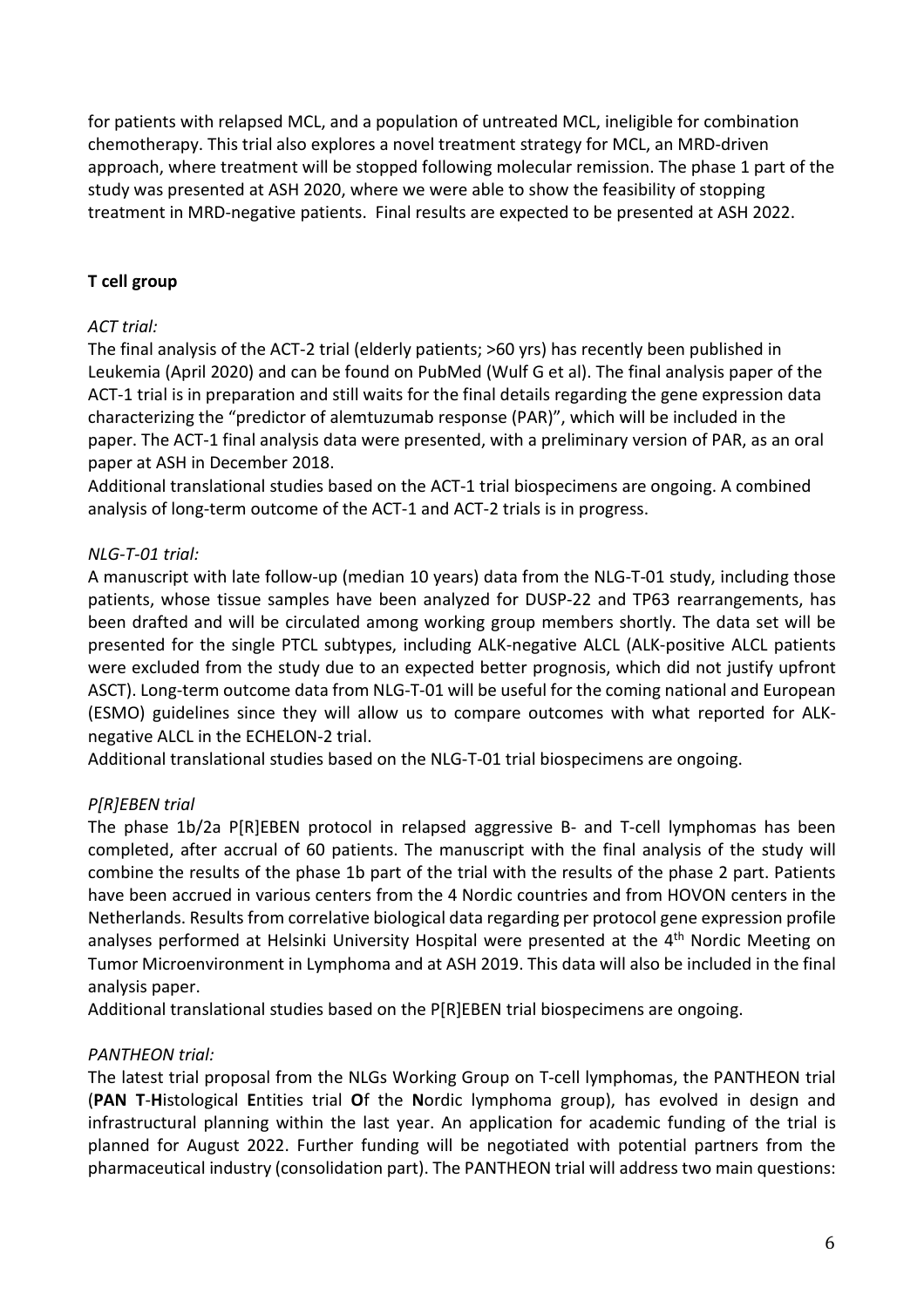(i) does measurement of minimal residual disease by means of liquid biopsies (ctDNA) improve response assessment compared to the current standard-of-care (PET/CT)?; (ii) does a biofeaturedriven post-induction consolidation (6 months) reduce the occurrence of post-induction relapses as compared to current standard-of care (observation only)? The PANTHEON trial is designed to include all PTCL subtypes ('PAN T-Histological entities') in the context of a full spectrum of clinical fitness categories, i.e. 'fit', 'frail' and 'very frail'. The induction treatment will be given as per national guidelines in order to optimize inclusion of most of the PTCL patients throughout the Nordic countries. Possible collaborations with other countries in Europe and Asia are under consideration. Collaborations with labs within Denmark regarding analysis of ctDNA have been initiated. There have been virtual working group meetings during Q1 and Q2 2022 regarding ongoing and planned projects and additional meetings will take place during the fall.

#### **Hodgkin group**

The B-CAP trial on the use of Brentuximab vedotin as first line treatment in elderly patients with HL started in 2015 as a joint German and Nordic study. The study is completed and abstracts covering early results were presented in Cologne in in the fall of 2018 and at ASH in 2018. The publication is postponed due to work load from the Covid-19 pandemic.

The Nordic countries have collectively joined the German Hodgkin Study Group in the HD21 trial for newly diagnosed advanced stage Hodgkin lymphoma comparing escalated BEACOPP to a Brentuximab vedotin based variant called BrECADD. The study has completed recruitment and the results are awaited.

A subanalysis of the 50-60 year old patients receiving BrECADD in HD21 showed a favorable toxicity profile. To evaluate BrECADD for elderly patients 61-75 years, the trial has been amended and allows for elderly patients to be enrolled in the BrECADD arm without randomization. This part of the study opened in 2020 and is still ongoing.

The "Nordic trial" on stage I-IIA Hodgkin lymphoma was initiated as a treatment recommendation in 1997. The patients treated 1999-2005 have been evaluated for relative survival and mortality rates. The final publication has been published in 2020. Data on late toxicity has been published in 2022.

Results in elderly patients treated in Sweden, Denmark and Norway, comparing different chemotherapy regimens will be submitted to the ISHL-12 conference in Cologne.

Interim results of the PRO-Hodgkin study with proton therapy for early stages will be submitted to the ISHL-12 conference in Cologne.

#### **Epidemiology group**

The group is working with several projects using data from the national lymphoma registers in Denmark, Sweden, and Norway. Clinical data being assembled in Finland. The group has regular digital meetings 3-4 times a year. A seminar is planned for November 2022, before the NLG